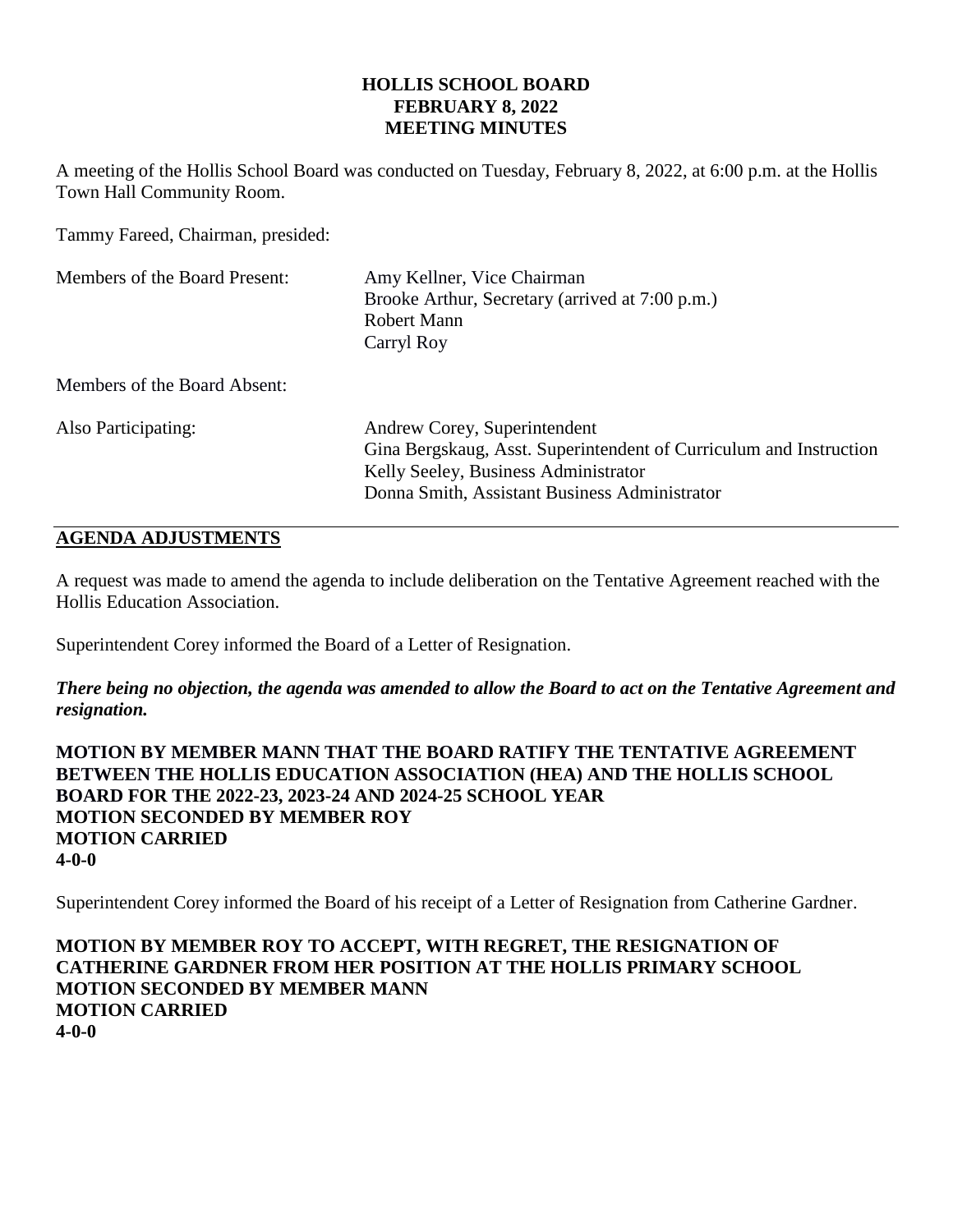### **PUBLIC HEARINGS**

### **MOTION BY MEMBER ROY THAT THE BOARD RECESS UNTIL THE CONCLUSION OF THE PUBLIC HEARING ON THE BOND ARTICLE MOTION SECONDED BY MEMBER MANN MOTION CARRIED 4-0-0**

*The Board recessed at 6:05 p.m. The Board reconvened at 6:12 p.m.*

### **DELIBERATIONS**

• To see what action the Board will take regarding the renovation plans (roofing, bathrooms, kitchen, etc.) for both schools in the Hollis School District

### **Article 1**

To see if the District will vote to raise and appropriate the sum of **\$3,116,000** (gross budget) for renovations/improvements at Hollis Primary and Hollis Upper Elementary Schools related to kitchen and bathroom renovations, roofing projects, air source heat pump installations, interior doors, etc. per the complete list approved by the Hollis School Board and to authorize the issuance of **\$3,116,000** of bonds or notes in accordance with the provisions of the Municipal Finance Act (RSA Chapter 33); and to authorize the School Board to issue and negotiate such bonds or notes and to determine the rate of interest thereon; and to raise and appropriate the sum of **\$77,900** for the first year's principal and interest payment on the bonds or notes issued.

### **MOTION BY MEMBER ROY TO RECOMMEND ARTICLE 1, AS PRESENTED MOTION SECONDED BY MEMBER MANN MOTION CARRIED 4-0-0**

• To see what action the Board will take regarding the proposed Hollis School District Budget for 2022-2023

### **Article 2**

To see if the School District will vote to approve the cost items included in the three-year collective bargaining agreement reached between the Hollis School Board and the Hollis Education Support Staff Association for the 2022-23 school year, which calls for the following increases in support staff salaries and benefits at the current staffing levels:

| <b>Fiscal Year</b> | <b>Estimated Increase</b> |  |  |
|--------------------|---------------------------|--|--|
| 2022-23            | \$87,661                  |  |  |

and further to raise and appropriate the sum of **\$87,661** for the fiscal year, such sum representing the negotiated increase over the 2021-22 salaries and fringe benefits.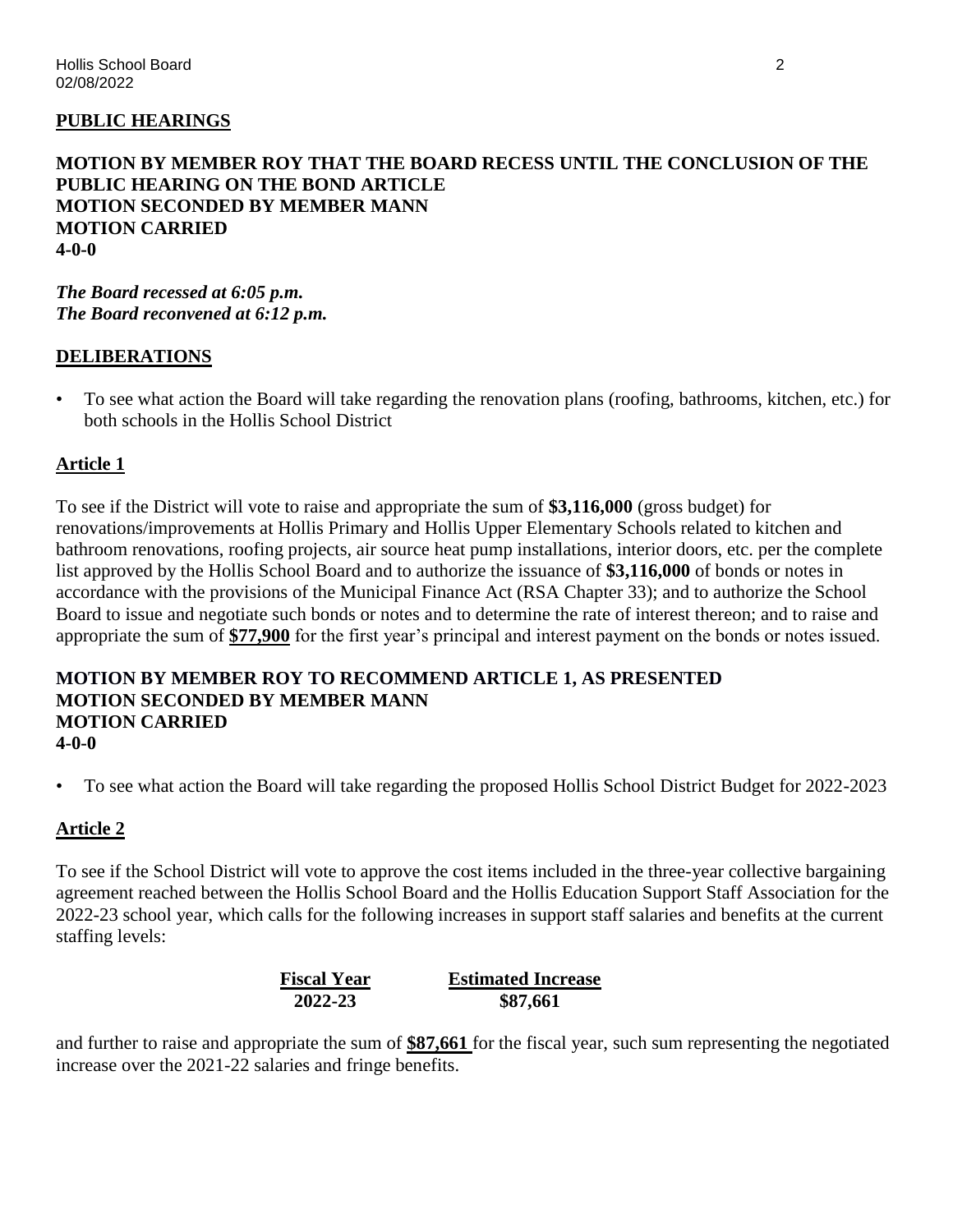### **MOTION BY MEMBER ROY TO RECOMMEND ARTICLE 2, AS PRESENTED MOTION SECONDED BY MEMBER MANN MOTION CARRIED 4-0-0**

## **Article 3**

To see if the School District will vote to approve the cost items included in the three-year collective bargaining agreement reached between the Hollis School Board and the Hollis Education Association for the 2022-23, 2023-24 and 2024-25 school year, which calls for the following increases in professional staff salaries and benefits at the current staffing levels:

|         | Fiscal Year Estimated Increase Fiscal Year |         | <b>Estimated Increase Fiscal Year Estimated Increase</b> |         |           |
|---------|--------------------------------------------|---------|----------------------------------------------------------|---------|-----------|
| 2022-23 | \$191,599                                  | 2023-24 | \$267,436                                                | 2024-25 | \$275,629 |

and further to raise and appropriate the sum of **\$191,599** for the fiscal year, such sum representing the negotiated increase over the 2021-22 salaries and fringe benefits

### **MOTION BY MEMBER ROY TO RECOMMEND ARTICLE 3, AS PRESENTED MOTION SECONDED BY MEMBER MANN MOTION CARRIED 4-0-0**

# **Article 4**

Shall the School District vote to raise and appropriate the sum of **\$625,021** as the Hollis School District's portion of the SAU budget of **\$2,107,176** for the forthcoming fiscal year? This year's adjusted budget of **\$2,018,210** with **\$598,582** assigned to the school budget of this school district will be adopted if the article does not receive a majority vote of all the school district voters voting in this school administrative unit.

### **MOTION BY MEMBER ROY TO RECOMMEND ARTICLE 4, AS PRESENTED MOTION SECONDED BY MEMBER MANN MOTION CARRIED 4-0-0**

## **Article 5**

To see if the School District will vote to raise and appropriate up to the sum of \$**23,970** to be added to the previously established MAINTENANCE FUND FOR ADMINISTRATIVE AND ASSOCIATED STRUCTURES at 4 Lund Lane in Hollis, Map 56, Lot 2. This amount to come from the unassigned fund balance available for transfer on July 1 of this year. This amount represents rental proceeds and unexpended maintenance funds to be received from SAU 41.

### **MOTION BY MEMBER ROY TO RECOMMEND ARTICLE 5, AS PRESENTED MOTION SECONDED BY MEMBER MANN MOTION CARRIED 4-0-0**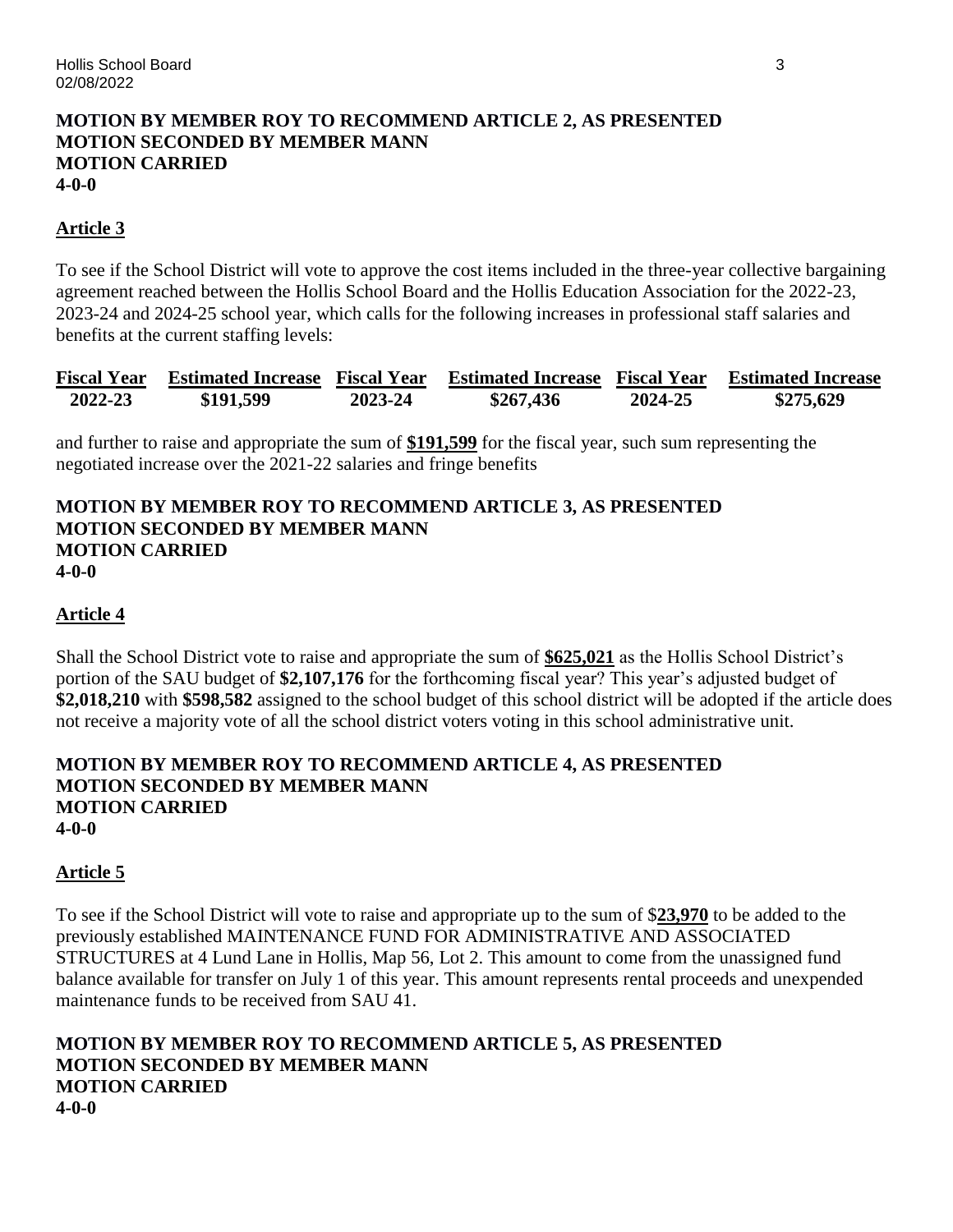# **Article 6**

To see if the School District will vote to raise and appropriate up to the sum of **\$150,000** to be added to the previously established SCHOOL BUILDINGS MAINTENANCE FUND from the Hollis School District's June 30, 2022 unassigned fund balance available for transfer on July 1, 2022.

### **MOTION BY MEMBER ROY TO RECOMMEND ARTICLE 6, AS PRESENTED MOTION SECONDED BY MEMBER MANN MOTION CARRIED 4-0-0**

# **Article 7**

To see if the School District will vote to raise and appropriate up to the sum of **\$25,000** to be added to the previously established Special Education Expendable Trust Fund. The sum to come from the Hollis School District's June 30, 2022 unassigned fund balance available for transfer on July 1, 2022.

### **MOTION BY MEMBER ROY TO RECOMMEND ARTICLE 7, AS PRESENTED MOTION SECONDED BY MEMBER MANN MOTION CARRIED 4-0-0**

## **Article 8**

To see if the School District will vote to establish a contingency fund for the current year for unanticipated expenses that may arise and further to raise and appropriate a sum of **\$95,000** to go into the fund. This sum to be raised by taxation. Any appropriation left in the fund at the end of the year will lapse to the general fund.

### **MOTION BY MEMBER ROY TO RECOMMEND ARTICLE 8, AS PRESENTED MOTION SECONDED BY MEMBER MANN MOTION CARRIED 4-0-0**

## **Article 9**

To see if the School District will vote to raise and appropriate a sum of **\$14,297,406** for the support of schools, for the payment of salaries for the school district officials and agents and for the payment of statutory obligations of the district. This appropriation does not include appropriations voted in other warrant articles.

### **MOTION BY MEMBER ROY TO RECOMMEND ARTICLE 9, AS PRESENTED MOTION SECONDED BY MEMBER MANN MOTION CARRIED 4-0-0**

## **Article 10**

To transact any other business which may legally come before said meeting.